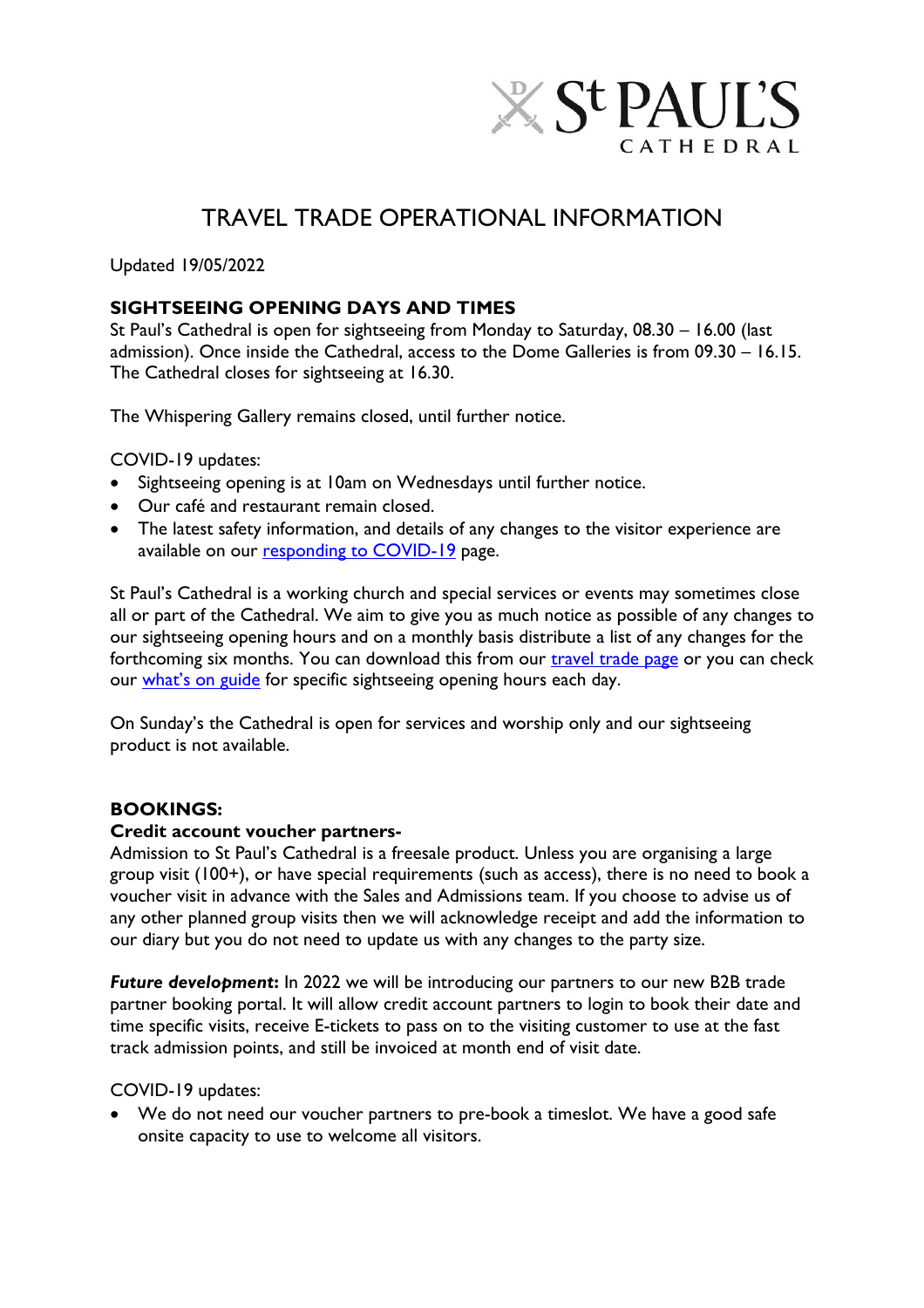#### **Pre-pay partners-**

Visits to St Paul's Cathedral must be pre-booked and pre-paid with the Sales and Admissions team at least two working days in advance or to be made on the new B2B trade partner portal. We will roll out login's for our pre-pay partners during 2022.

## **Tour equipment-**

For groups wishing to use the [Group Tour System \(GTS\)](https://www.stpauls.co.uk/guided-and-self-guided-tours) technology or to request individual [multimedia guides,](https://www.stpauls.co.uk/guided-and-self-guided-tours) it is useful to pre-advise us of your group's requirements so that the equipment can be ready and waiting. It will be held for up to 15 minutes from the advised arrival time before being released back into use for others.

# **SALES PARTNER VOUCHERS / TICKETS:**

## **Credit account voucher partners-**

#### *Freesale vouchers*

It is essential that you issue and make sure your client has a valid printed voucher or ticket to exchange at the Cathedral to gain entry, unless we have a specific agreement not to need to collect your vouchers. Please refer to your sales agreement for details of the minimum inclusions this must show.

## COVID-19 updates:

We have safe handling processes to collect physical vouchers.

## *B2B trade partner portal bookings (once live)*

If you have booked via the B2B trade partner portal, please ensure your client has their Etickets for presentation and scanning upon their arrival. Please also provide your client with the St Paul's Cathedral order number as a backup in case they forget their E-tickets.

#### **Pre-pay partners-**

Please ensure your client has their E-tickets for presentation and scanning upon their arrival. Please also provide your client with the St Paul's Cathedral order number as a backup in case they forget their E-tickets.

#### **St Paul's E-tickets-**

E-tickets are all issued as individual tickets except for child group tickets, which are issued as one E-ticket covering all children booked.

E-tickets can be printed or shown on a mobile device and are scanned on arrival at the Cathedral at the fast track admission points. Visitors must keep their E-ticket with them throughout their visit.

Should the visiting party forget their E-tickets then their tickets can be re-issued upon arrival at the Cathedral. To do this the party must all arrive together and quote the St Paul's Cathedral order number.

## **SECURITY AND ENTRY TO THE CATHEDRAL**

We have a number of different [security measures](https://www.stpauls.co.uk/safety-and-security) in place, some which are visible and some which are imperceptible. We work closely with the City of London police, and other security partners. We urge visitors to not bring bags, wherever possible. Only small bags such as handbags or day packs are permissible (maximum permitted dimensions 45cm x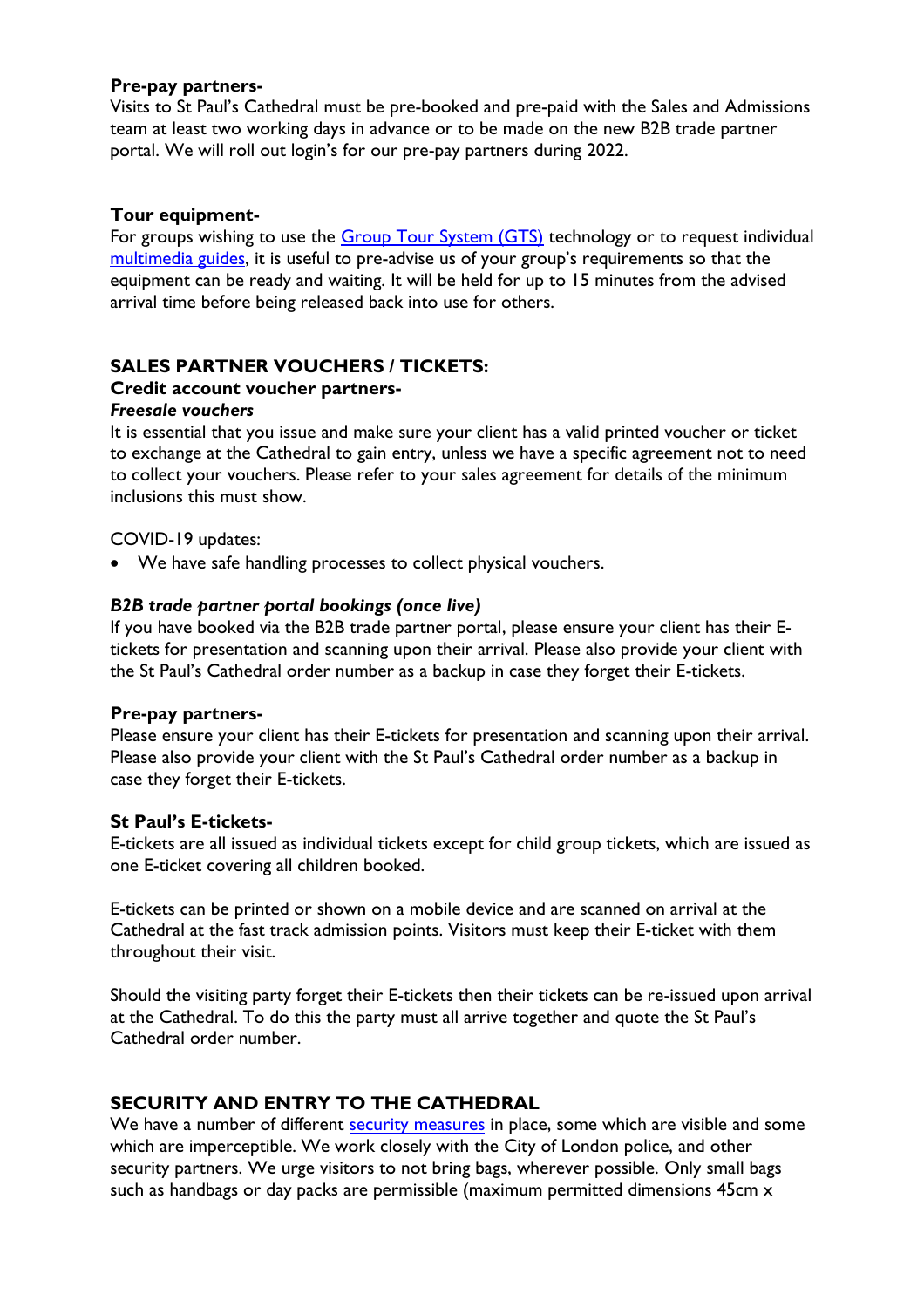30cm x 25cm including handles, wheels and pockets) and will be subject to bag searching. There are no cloakroom facilities available.

Visitors to the Cathedral are subject to and must abide by the terms and [conditions of entry](https://www.stpauls.co.uk/terms-and-conditions-for-entry) in force at that time.

When visiting close to the last admission time please note that visitors must clear external security first before that last admission time.

View details of the [Cathedral location and how to find us](https://www.stpauls.co.uk/how-to-find-us)

Entry for visitors is at the west end of the Cathedral and voucher and E-ticket customers can use any admission till point directed to them by staff or signage. Fast track points may be in operation at busy times and are available only for those in possession of St Paul's E-tickets.

For wheelchair users there is a wheelchair accessible entrance for FIT's and small groups in the South Churchyard. Staff members are on hand to assist with entry and check in. A new entrance with full accessibility is due to open in June 2022 located at the North Transept. Read more about **accessibility at the Cathedral**.

## **INSIDE THE CATHEDRAL**

All St Paul's Cathedral admission tickets and E-tickets issued for our trade partner visits are created without any confidential pricing shown on them.

Tickets for any adults and concessions are issued individually, as are non-group child tickets (i.e. under 10 quantity). Group children will receive a single ticket for the total quantity of child admissions in the visit and the party should stay together with their supervising adult(s) during their visit please.

On average our visitors stay for two hours. Groups with tight timetables will often view the Cathedral in a shorter time. There is no maximum or minimum visit time imposed by St Paul's Cathedral although note that there is just 30 minutes from last entry until closure.

Since June 2019, personal non-flash **photography** has been permitted inside St Paul's Cathedral during sightseeing opening hours, except on the Whispering Gallery. The recording of video and the use of lighting, selfie sticks, tripods and monopods are not permitted. Read our [filming and photography guidance.](https://www.stpauls.co.uk/filming-and-photography)

Individual child ticket holders (available to those aged 6-17) must be accompanied and supervised by an adult aged 18 or over when accessing the Dome Galleries.

**Groups of 10 or more children** must be accompanied and supervised by an adult(s) aged 18 or over at all times during a visit.

We recommend that those bringing groups of children follow the **NSPCC** guidance which recommends having at least two adults present and the following minimum adult to child ratios:

- 0 2 years one adult to three children
- 2 3 years one adult to four children
- 4 8 years one adult to six children
- 9 12 years one adult to eight children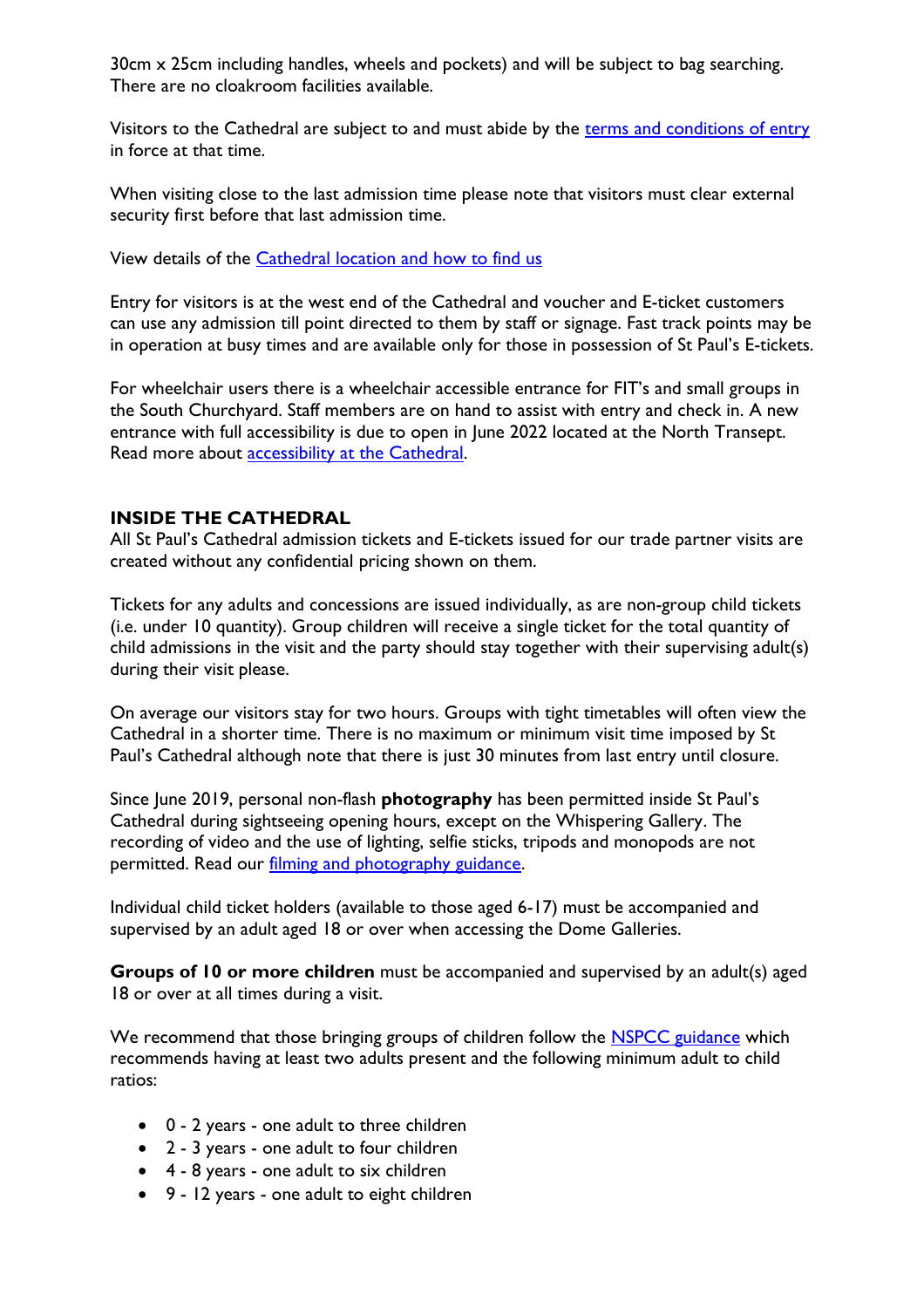• 13 - 18 years - one adult to 10 children

In order to visit the Cathedral with a group of children, these are the very minimum adult to child ratios which must be met:

- 6 12 years one adult to 10 children
- 13 17 years one adult to 20 children

A St Paul's Cathedral ticket(s) must be shown when collecting the Group Tour System (GTS) or multimedia guide equipment, when accessing the Galleries and also when reentering the ticketed Crypt area from the toilets / shop.

## **TOURS:**

Our *touchscreen [multimedia guide](https://www.stpauls.co.uk/guided-and-self-guided-tours)* is included and offered to all FIT visitors offering up to 90 minutes of interactive self-guided content. It is available in nine languages (English, French, German, Italian, Portuguese, Spanish, Japanese, Korean and Mandarin), as well as British Sign Language (BSL) and Audio Description (AD). Each language version offers full, short and family tour formats.

*[60 minute guided tours](https://www.stpauls.co.uk/guided-and-self-guided-tours)* of the Cathedral Floor and Crypt in English led by cathedral guides are also included for FIT visitors to join. Our guides also offer *short 15 minute*  introductory talks. Tours and introductory talks generally take place between I lam and 3pm. Places are limited on these popular tours and talks and visitors should register to join one upon arrival at the Cathedral.

Groups can be guided by their Blue Badge Guide or a City of London Guide (who needs to have passed the St Paul's Cathedral Accredited Course) and may use the *[Group Tour](https://www.stpauls.co.uk/group-visits)*  **[System](https://www.stpauls.co.uk/group-visits)** (GTS) technology if desired. Groups without a guide but with a tour leader are given the GTS equipment connected to a multimedia guide; the tour leader selects and plays audio from the guide and can add their own instructions and comments via a connected microphone.

A group without a guide or tour leader may use individual multimedia guides for a selfguided visit subject to availability of the equipment at the time of visit, unless pre-advised.

For English speaking groups (10+) we can also offer the option to book a Cathedral guide for the same 60 minute guided tour of the Cathedral Floor and Crypt but on a private basis for the group. Additional charges apply which require pre-payment by all partners, including those with a credit facility.

We also offer a fantastic 60 minute 'behind the scenes' tour in English of the Cathedral's *Triforium* level for small special interest groups (min. 10, max 20). Additional charges apply which require pre-payment by all partners, including those with a credit facility.

Please direct all enquiries and bookings for private group guided tours and Triforium Tours to the Sales and Admissions team.

COVID-19 updates:

 Our multimedia guides and headphones are safely cleaned before and after use. Visitors are welcome to bring their own headphones (3.5mm jack connection) if preferred.